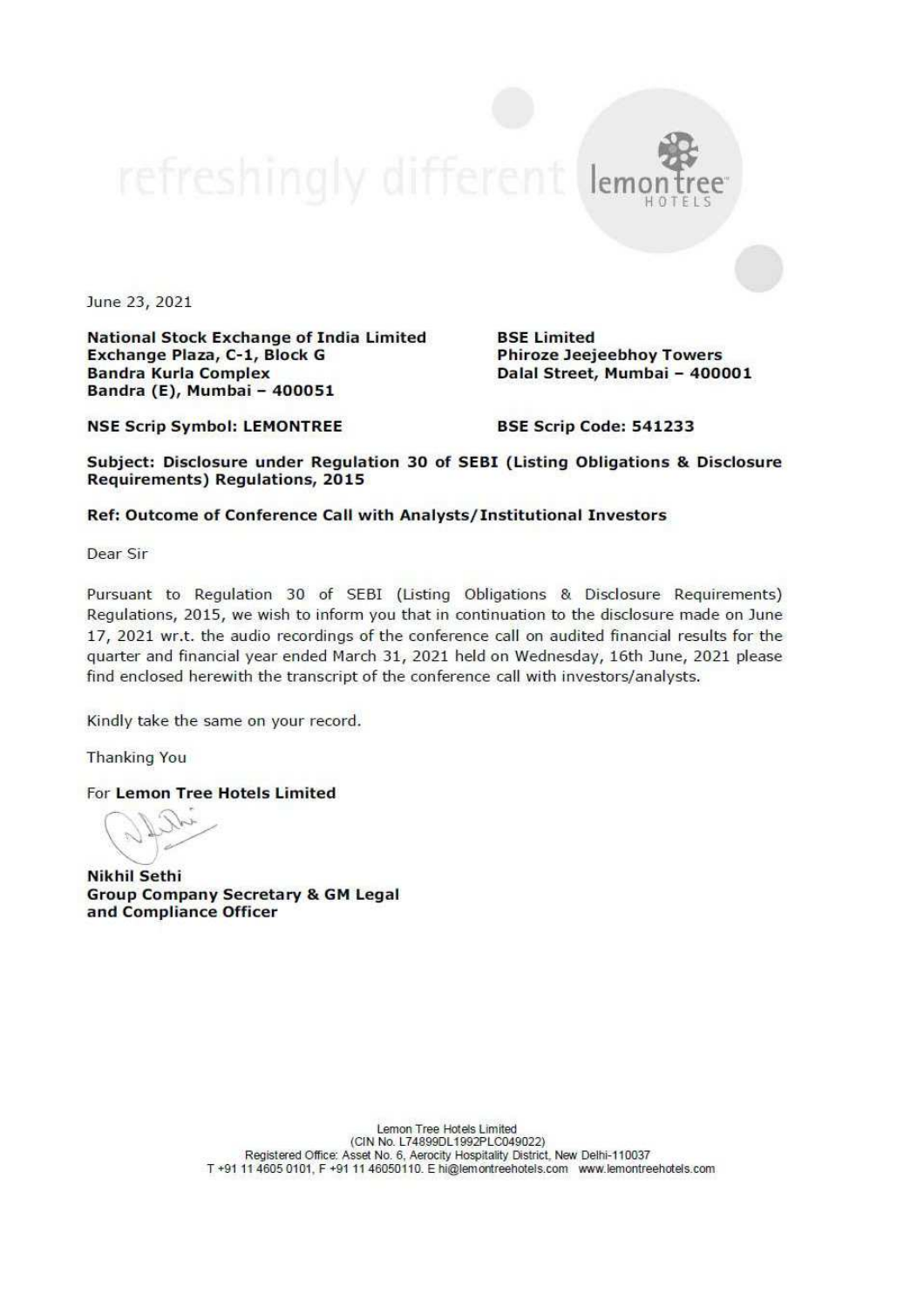

## **Lemon Tree Hotels Limited**  Q4 & FY21 Earnings Conference Call Transcript June 16, 2021

| <b>Moderator</b>  | Ladies and gentlemen good day and welcome to the Lemon Tree Hotels Limited<br>Earnings Conference Call. As a reminder all participants' lines will be in the listen-<br>only mode and there will be an opportunity for you to ask questions after the<br>presentation concludes. Should you need assistance during the conference call<br>please signal an operator by pressing "*' then '0' on your touchtone phone. Please<br>note that this conference is being recorded. I now hand the conference over to Mr.<br>Anoop Poojari from CDR India. Thank you and over to you sir. |
|-------------------|------------------------------------------------------------------------------------------------------------------------------------------------------------------------------------------------------------------------------------------------------------------------------------------------------------------------------------------------------------------------------------------------------------------------------------------------------------------------------------------------------------------------------------------------------------------------------------|
| Anoop Poojari     | Thank you. Good afternoon everyone and thank you for joining us on Lemon Tree<br>Hotels Q4 & FY21 Earnings Conference Call. We have with us today Mr. Patanjali<br>Keswani - Chairman and Managing Director, Mr. Rattan Keswani - Deputy<br>Managing Director, Mr. Kapil Sharma - Chief Financial Officer, and Mr. Vikramjit<br>Singh - President of the company.                                                                                                                                                                                                                  |
|                   | We will begin the call with brief opening remarks from the management following<br>which will have the forum open for an interactive question-and-answer session.                                                                                                                                                                                                                                                                                                                                                                                                                  |
|                   | Before we start, I would like to point out that some statements made in today's call,<br>maybe forward looking in nature and a disclaimer to this effect has been included<br>in the results presentation shared with you earlier.                                                                                                                                                                                                                                                                                                                                                 |
|                   | I would now request Mr. Keswani to make his opening remarks.                                                                                                                                                                                                                                                                                                                                                                                                                                                                                                                       |
| Patanjali Keswani | Thank you. Good afternoon everyone and thank you for joining us on this call. I<br>hope you and your families are doing well and staying safe.                                                                                                                                                                                                                                                                                                                                                                                                                                     |
|                   | I will be covering the quarterly business highlights and the financial performance for<br>the quarter and year ending March 31 <sup>st</sup> , 2021, post which, we will open the forum<br>for questions and suggestions.                                                                                                                                                                                                                                                                                                                                                          |
|                   | We began Q4 on a steady note witnessing improvement in occupancy levels and<br>higher booking led by a sustained recovery in markets and sequential improvement<br>in consumption on the leisure front. Additionally, we saw improved demand coming<br>in for weddings, banquets, staycations, work from hotels and social events.                                                                                                                                                                                                                                                 |
|                   | Accordingly, our operating inventory increased from 91.2% of our total inventory in<br>Q3 to 93.4% in Q4. Our occupancy on full inventory improved from 42.4% in Q3 to<br>56% in Q4. Total revenues from operations increased 39.1% QoQ basis to Rs.<br>95.1 crore in Q4.                                                                                                                                                                                                                                                                                                          |
|                   |                                                                                                                                                                                                                                                                                                                                                                                                                                                                                                                                                                                    |

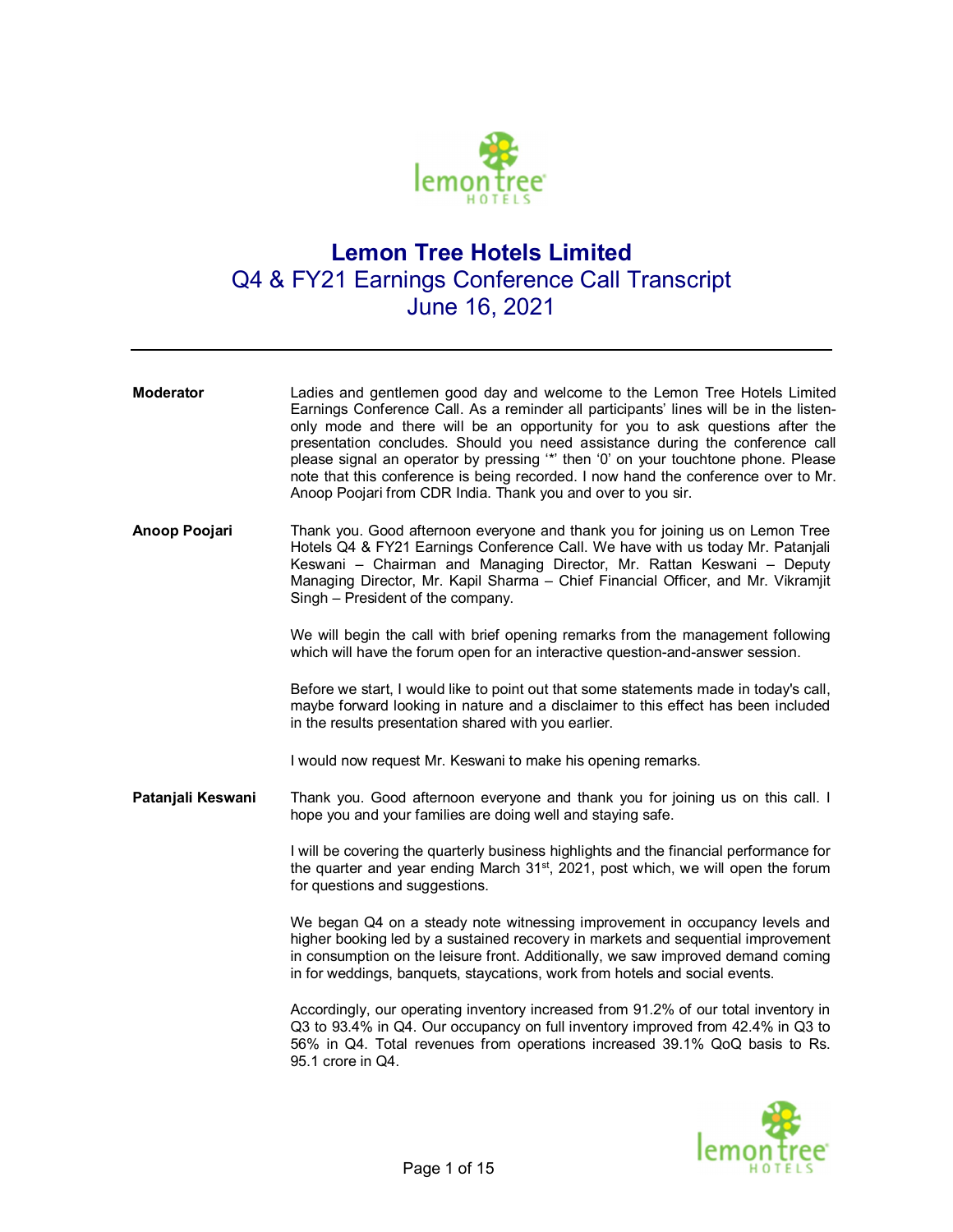On the profitability front, EBITDA stood at Rs. 30.4 crore in Q4 FY21. We have maintained our concerted focus on cost management initiatives across all verticals during the year.

I would like to highlight here that despite unprecedented challenges and in the face of extreme adversity, especially for travel and hospitality, we believe that Lemon Tree has emerged stronger with a learning curve that has empowered us to be more resilient and cost effective in our approach. We now operate a much leaner model backed by sustained cost optimization measures, which enabled us to close the year with healthy EBITDA margins of 31.4%.

On the Balance Sheet front, our key priority during the year was strengthening our balance sheet. In Q4 FY21, our net cash profit which is at PAT plus depreciation was negative by 16x. This was in spite of a reduction of 46% in revenue versus Q4 FY20. Gross debt at the end of FY21 stood at Rs.1,685 crore and after adjusting for Rs. 131 crore in cash, our net debt was Rs. 1,544 crore, which is about 0.5% or Rs. 8 crore, more than the net debt at the end of FY20. During the end of FY21, we have also lowered our average cost of borrowings by 130 bps from 9.6% to 8.3%. And we are hopeful this will further reduce in coming quarters.

As I have also explained earlier, most of our debt obligations are very long-term in nature and have ballooning repayments. So, we have ably managed our short-term debt repayments with current cash flows as well as the fundraising we executed at the beginning of the pandemic. Consequently, we are comfortable with current levels of debt and have sufficient cash on our books.

Coming to key developments during the quarter:

We have expanded our managed hotels network through new launches in the domestic markets, such as Bhubaneswar, Aligarh, and Vijayawada. We are pleased to share we have signed a License Agreement for an upcoming hotel at Biratnagar in Nepal. This hotel will be our third property in that country. All these hotels are strategically located at key tourist spots and will add value to our brand going forward. This growth is, of course, also aligned to our strategy to go asset light by expanding the managed hotels portfolio and leveraging our strong brand in the hotel industry.

Our current operational inventory as of  $15<sup>th</sup>$  June 2021 comprises of 84 hotels and 8,309 rooms out of which 5,192 are owned/leased and 3,117 are managed. Now from a demand perspective while we saw a sustained momentum in consumer sentiments in the quarter gone by, the environment has evolved with the second wave of the pandemic. Showcasing our support to combat this crisis, we have joined hands with governments and hospitals by converting some of our hotels into quarantine facility. Lemon Tree had allocated around six hotels to various hospitals in Gurgaon, Delhi, Bangalore, and Hyderabad for mild/asymptomatic COVID patients. We in India are better prepared this time and already have all the protocols in place to handle the impact to a large extent. Although broad uncertainty remains in the near-term, we believe our ability to manage the situation during the first wave provides us with adequate comfort that our business model will bounce back when things start normalizing within the next 6 to 12 months.

From an industry perspective, given the increasing consumer inclination for hygiene and safety, we are gradually seeing a structural shift towards a preference for branded hotel players. In fact, the second wave will accelerate this trend. We should drive consolidation in the highly fragmented domestic hotel industry, which will bode well for organized and branded players like us. Moreover, as cases

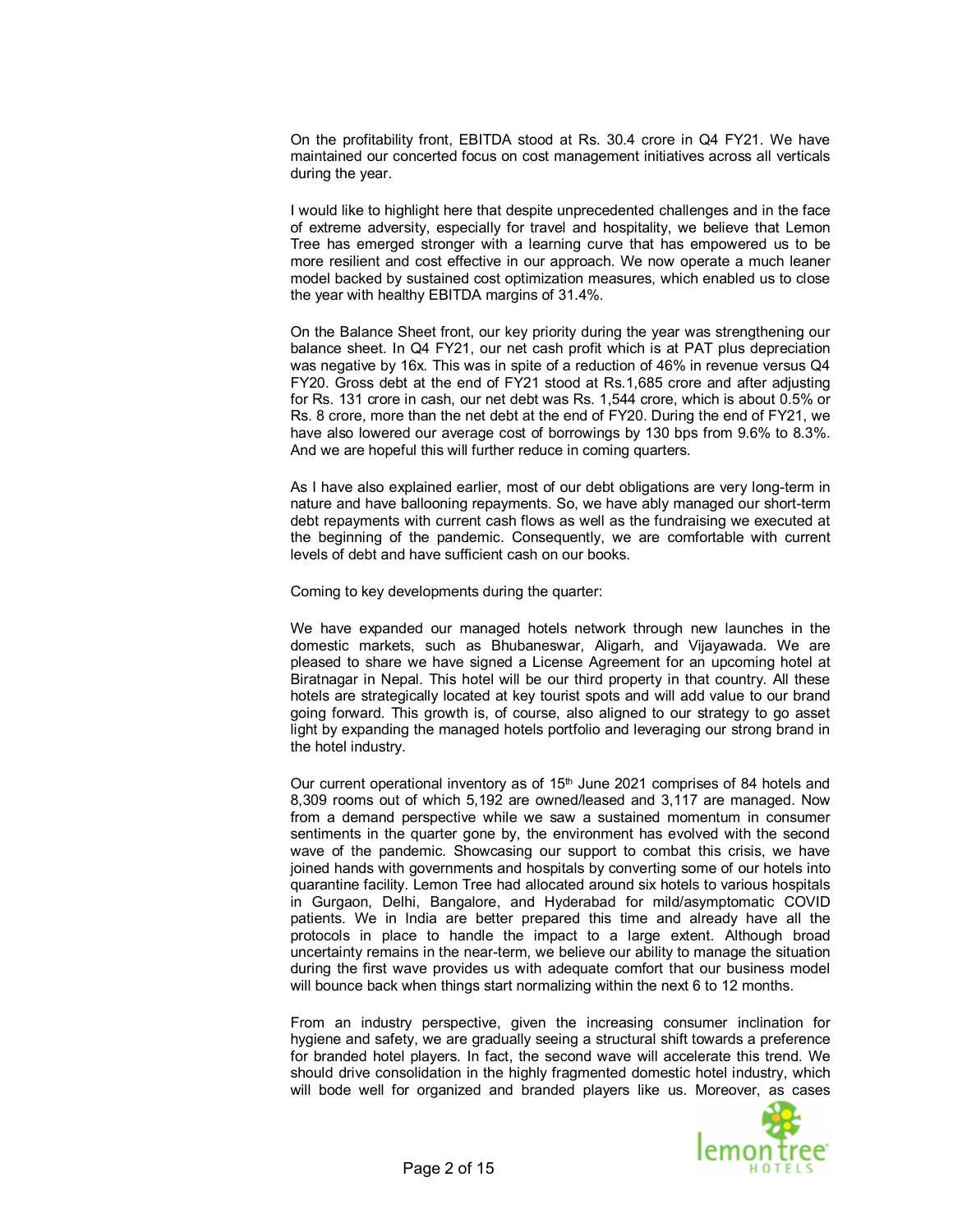|                   | across the country subside and with vaccination drive expected to accelerate in the<br>coming months, we expect the demand environment to stabilize sooner rather than<br>later. This should help drive a gradual and sustainable uptick in performance for<br>Lemon Tree hotels going forward.                                                                                                                                                                                                                                                                                                                                                                                                                                                                                                                                                                                                                                                                                                                                                                                                            |
|-------------------|------------------------------------------------------------------------------------------------------------------------------------------------------------------------------------------------------------------------------------------------------------------------------------------------------------------------------------------------------------------------------------------------------------------------------------------------------------------------------------------------------------------------------------------------------------------------------------------------------------------------------------------------------------------------------------------------------------------------------------------------------------------------------------------------------------------------------------------------------------------------------------------------------------------------------------------------------------------------------------------------------------------------------------------------------------------------------------------------------------|
|                   | To summarize we are looking at the future optimistically and positively. In the near<br>term, there should be a gradual bounce back as travel restrictions and broader<br>consumer sentiments are restored.                                                                                                                                                                                                                                                                                                                                                                                                                                                                                                                                                                                                                                                                                                                                                                                                                                                                                                |
|                   | On that note, I come to the end of our opening remarks. I would now like to ask the<br>moderator to open the line for questions and answers.                                                                                                                                                                                                                                                                                                                                                                                                                                                                                                                                                                                                                                                                                                                                                                                                                                                                                                                                                               |
| <b>Moderator</b>  | Thank you very much. The first question is from the line of Adhidev Chattopadhyay<br>from ICICI Securities.                                                                                                                                                                                                                                                                                                                                                                                                                                                                                                                                                                                                                                                                                                                                                                                                                                                                                                                                                                                                |
| <b>Adhidev C</b>  | I have couple of questions. First question is, could you just tell us about the broad<br>customer-mix segmental for the last quarter. And currently in the first quarter<br>obviously I understand it has been impacted by COVID, but what is the broad<br>break-up of quarantine versus other segments of the market?                                                                                                                                                                                                                                                                                                                                                                                                                                                                                                                                                                                                                                                                                                                                                                                     |
| Patanjali Keswani | Well, if you look at Q4 FY21, we did 59% occupancy, I would say over 95% of that<br>was regular travel and the largest segment was retail. In Q4 FY20, we did 61% and<br>then we did 59% in Q4 FY21. And it was more or less the same. Basically, the<br>business due to pandemic was close to zero or immaterial. Now if we look at Q1<br>FY21, most of our business, a majority of our business was pandemic related and<br>there was hardly any non-pandemic related business. So that was really quarantine<br>business, some isolation business related to even mild cases. There was a<br>business continuity planning blocks by big companies who wanted to keep 24-hour<br>operations and the regular business was very low. In this quarter, which is the one<br>we are going through right now, unlike in Q1 FY21 wherein April was the lowest,<br>May improved and June improved further, but in Q1 FY22, it was the reverse. In<br>March, the slowdown started because of the second wave. April was still good<br>relatively and May was the worst. We are now seeing some kind of a marginal |

**Adhidev C** Any percentages there? You said it was like 95% in the previous quarter and numbers for this quarter so far would be how much, corresponding number?

non-COVID related.

uptick again, and all this is, in fact most of the business in Q1 this year has been

- **Patanjali Keswani** Non-COVID would be, I don't have the exact breakdown, but it would be north of 80%.
- **Adhidev C** Just a follow up on the previous quarter and the 95%, is there any rough breakup between corporate, retail and MSME or leisure travel, if there is any segmental?
- Patanjali Keswani Majority would be retail, more than 50% and the next segment would be Small Medium Micro Enterprises. The corporate segment has not picked up yet. I think most large corporates are not opening offices, a few did and then shut it down quickly and I don't expect that to come back from what I understand till we have some level of large scale of vaccination.
- **Adhidev C** Second question is for Mumbai Hotel, Aurika, you said now the calendar year 2023 as the year of operation. So, any plans on how the CAPEX would now flow through for this year and next year?

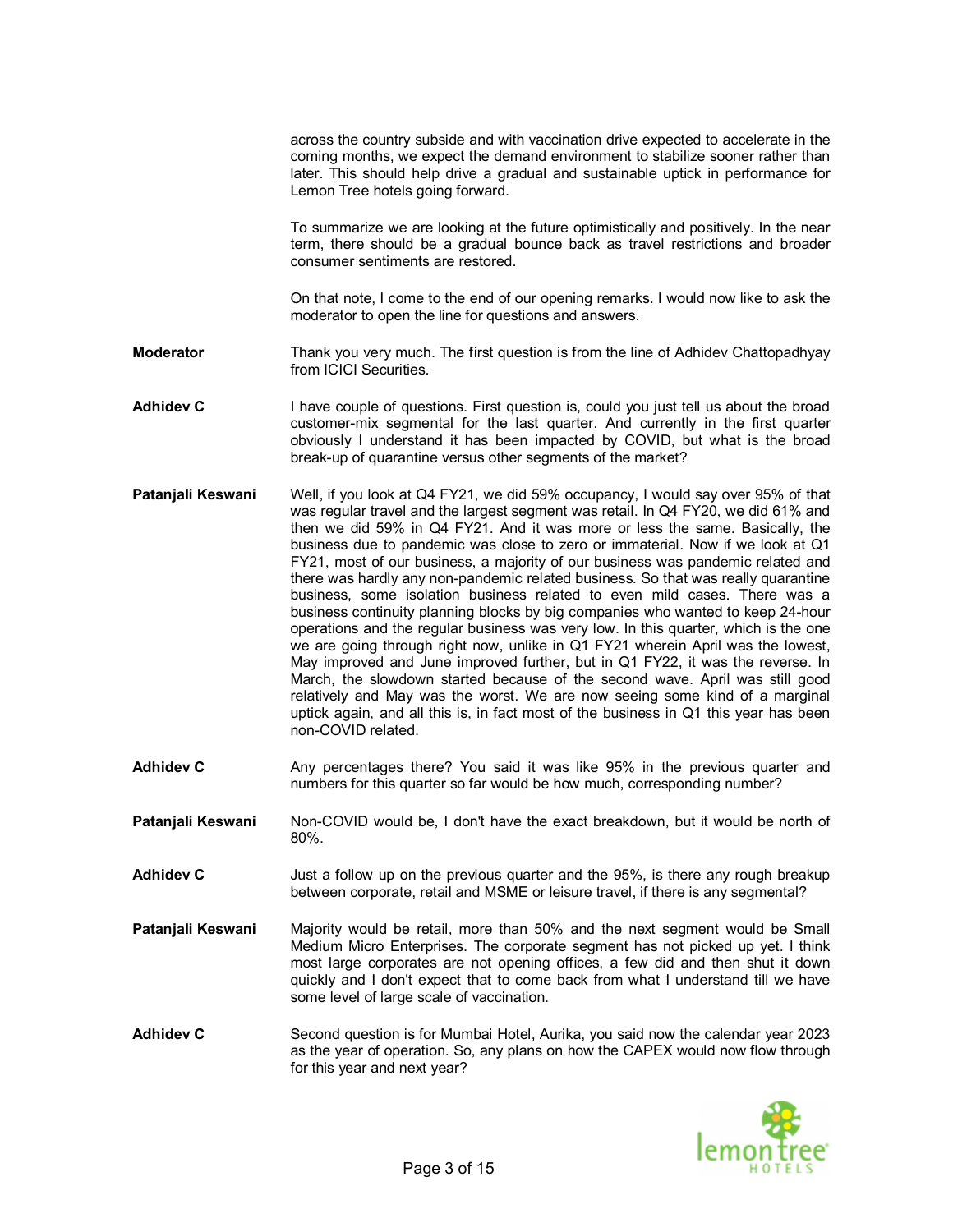- **Pataniali Keswani** So, if you really look at it, we have funded about Rs, 70 crore in project in the year gone by, if you look at our cash flow right now, when we have on the books about Rs. 140 crore of cash, or 150, we have spent Rs. 70 crore last year, which is why if you look at our CWIP it has increased to about Rs. 370 crore this year. So, we are keeping MIAL definitely operational. We are building the structure out and that's not a high-cost investment. We are doing it from internal cash flows, and we still very much have a target to open it. On slide 15, where we showed you Mumbai's performance. You will see in Q4 FY21, Mumbai did 81% occupancy, the highest occupancy across. So, it should tell you the strength of that market and our very nicely located hotel. So, we are confident that when things come back and they will come back in our opinion, within the next 6 to 12 months, MIAL be a key player for us. So, we are not delaying it.
- **Adhidev C** Any rough guidance on CAPEX for this year and next year, what would be the construction spend, any percentage?
- **Patanjali Keswani** See, right now we are continuing at the same rate of about Rs. 5 crore a month. See, again this is a second wave you have to understand, April was decent, May was very bad. I think it would have been maybe the worst month ever because nobody was traveling. April was good, May was bad, June is showing some uptick and a reasonable uptick. We are waiting to see what happens in the next three months that is by the end of H-1. If it plays out as we are expecting, we expect that there will be some level of significant recovery between October to December. So, that's why if you notice, I said in my opening statement 6 to 12 months. Now that happens then we will accelerate our spends. But it will be mostly initially funded through internal accruals.
- **Moderator** The next question is from the line of Kunal Lakhani from CLSA.
- **Kunal Lakhani** So, on the occupancy side, we saw a sharp improvement from 42% to 59% in 4<sup>th</sup> quarter, but ADRs essentially remained flat. When I look at your hotels in Mumbai and Delhi where occupancy levels are pretty good, actually at 84% and 74%, but ADRs were still very subdued. What I wanted to understand was that at what level of occupancy do you expect ADRs will start to normalize?
- **Patanjali Keswani** So Kunal, occupancies can be different across hotels, prices go up when there is a tide in favor of the industry. So, occupancy is already showing a recovery from the last two months. It will continue to recover for the next 3-6 months. ADRs will be lagged by 3 months. So, till there is a sustained, you see the fear right now for everybody is that let's start with customers. Customers are terrified to go out, unlike the last year, this revenge travel and so on and so forth hasn't started at all because of you know, we are all aware everybody has somebody they know or even a family member who has suffered due to COVID. The fear of travel is enormous, and I think it is reflected both in air traffic and in hotel occupancy. Now, once that comes back, that is when occupancies are driven across micro markets, not merely at Lemon Tree or at an XYZ hotel, but across an entire micro market, then the industry will have confidence in raising rates. We cannot independently raise rates. You have to understand there is a three-month lag. So, occupancy recovery will be followed by ADR recovery.
- **Kunal Lakhani** I was just expecting that since you mentioned that almost bulk of the demand is retail. I thought that could also translate into some improvement because this is again, leisure travel.
- **Patanjali Keswani** No, we have a lot of business travel also. You will be surprised, a small medium micro enterprises and so on haven't stopped travel. They are still traveling and

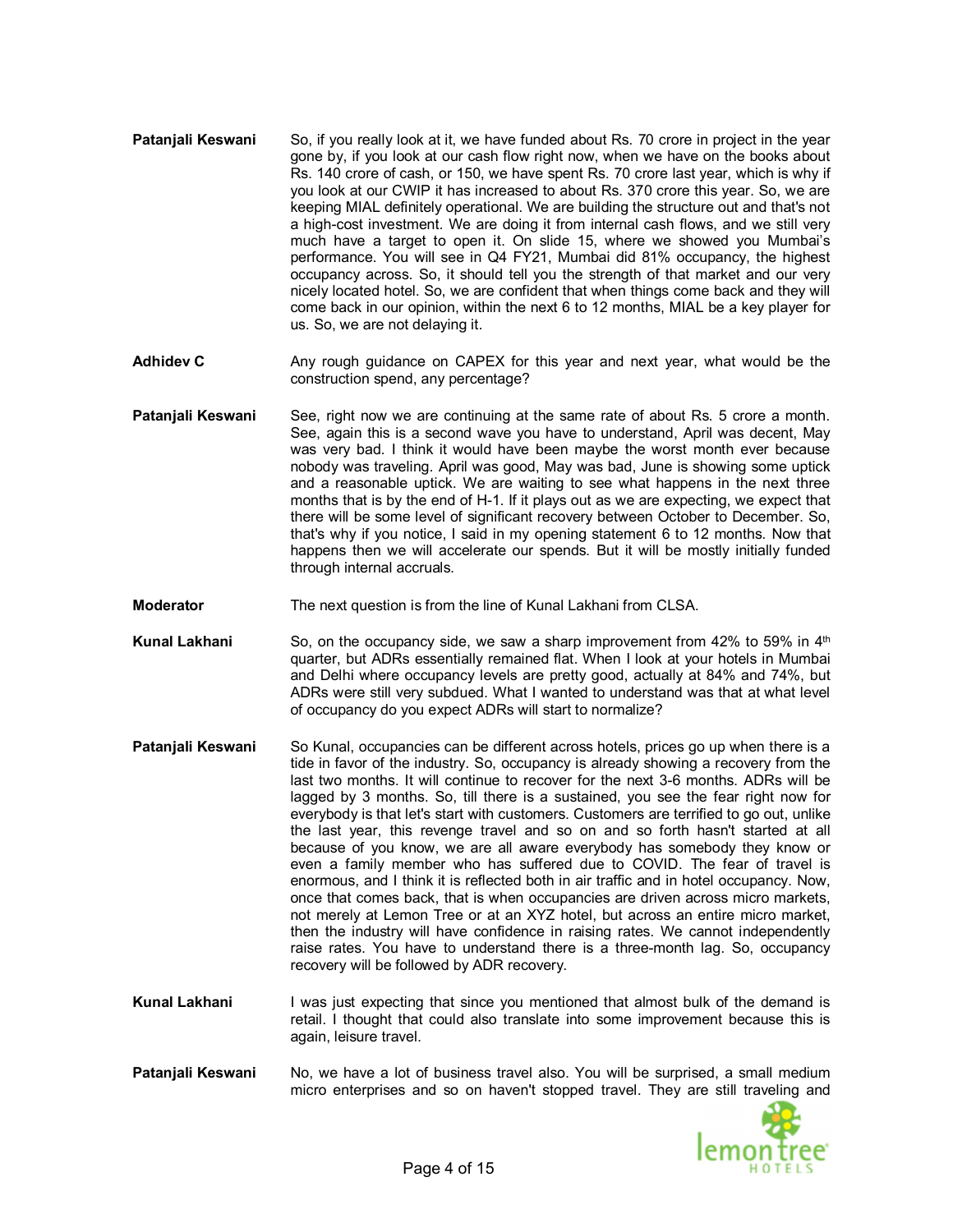some of them are coming as retail travel, which is directly booking and not through companies. The broad point I am making with you is that where I see some level of demand impairment and this may continue for the next few years, is in the large corporate segment, which for us is about 20% of our total business, which has mostly disappeared. And we reckon that when it comes back, not only for Lemon Tree but for India, there will be some reduction of 15% to 25% of that 20%. So, demand will permanently disappear by say 5%. But I think it may help you and everybody listening in to understand from an industry perspective, the following, if you look at the last 10 years say 2010 onwards, the rate of growth of demand for branded hotel rooms has grown at approximately 2.2x of GDP. GDP grows by 5%, demand will grow by 11, GDP grows at 6% it'll grow by 13 and these are published figures. In Q1 last year, if you notice GDP shrank by about 25%, therefore occupancy shrank by 50% roughly double and because the occupancy shrank, rates also dropped, which is why Q1 last year was very low in revenue terms. The same will apply in the reverse formation. So, what I see going forward is very simple. There will be demand destruction, there will be a catch-up. So, my guess is this minus 5% of demand, national demand because of large corporates will be more than substituted by the growth in demand of retail, because retail is growing at 15%-20% a year, well, other than the last year and it is already over 40% of our total business. Even if corporate shrinks by 5%, retail will grow by 8% to 10%. More importantly, retail is 1.25 times the rate of corporate. In revenue terms it will bounce back. I have no doubt about that. What I am concerned about as a hotelier is that there is going to be a significant amount of supply disruption in India. So, people talk consolidation, consolidation happens in one of two ways, when some large players acquire the fragmented segments and consolidate. But here consolidation may also happen partially because of shutdown of the weaker players. So, whatever is left of the supply will get technically consolidated because the fragmented supply is disappearing and it's very large. The hotel association is estimated something like 40% of the hotels in India, hotel rooms. So, surviving supply, my guess is for surviving supply, the demand-supply dynamics will change in the favor of supply within the next 12 months.

- **Kunal Lakhani** Thanks. My second question was, again, improvement in the occupancies have not really translated into improvement in the margins sequentially. And when I look at your slide nine, where you have given monthly revenues as well as in the operating expenses, we can see seasonality on a monthly level, but on a cost front, we are seeing like a steady increment in cost month after month. Is this trend going to stay, like the costs will go up, but seasonality in revenue will remain and the 500- 700 bps improvement in the margin, which you have guided for post normalization of operations, will that still hold?
- **Patanjali Keswani** Well I'll ask you to look at it slightly differently. So, you look at this slide, you will observe that 40% of the year's profit came only in January, February, March, I think a little over Rs 30 crore out of Rs. 75 crore, which was our total EBITDA. Now, if I just rephrase your question, let me just explain. If I look at quarter of the previous year and quarter of the year that has just gone by, our income dropped by 46%. That is from Rs. 176 crore to Rs. 95 crore. So, there is a slide which you can look at which is slide 10 and this will make it very clear. The income dropped by 46%, the expenses dropped by 42%. Now some of those expenses came back in Q4. So, when you see this drop that we did Rs. 65 crore of roughly expenses in Quarter 4 this year, we were Rs. 112 crore the previous year. So, I would suggest you don't look at it from a trend line because there was so much trauma in Q1, Q2 that a lot of costs were deferred . See, understand there are three types of costs. Cost one is, when you cut flab, cost two is when you cut muscle, which is actually not recommended and cost three is when you defer some expenses. So, these are the three ways you control cost. Fundamentally the point I am making is that when we saw some level of normalization, our cost structure reverted to what should be the

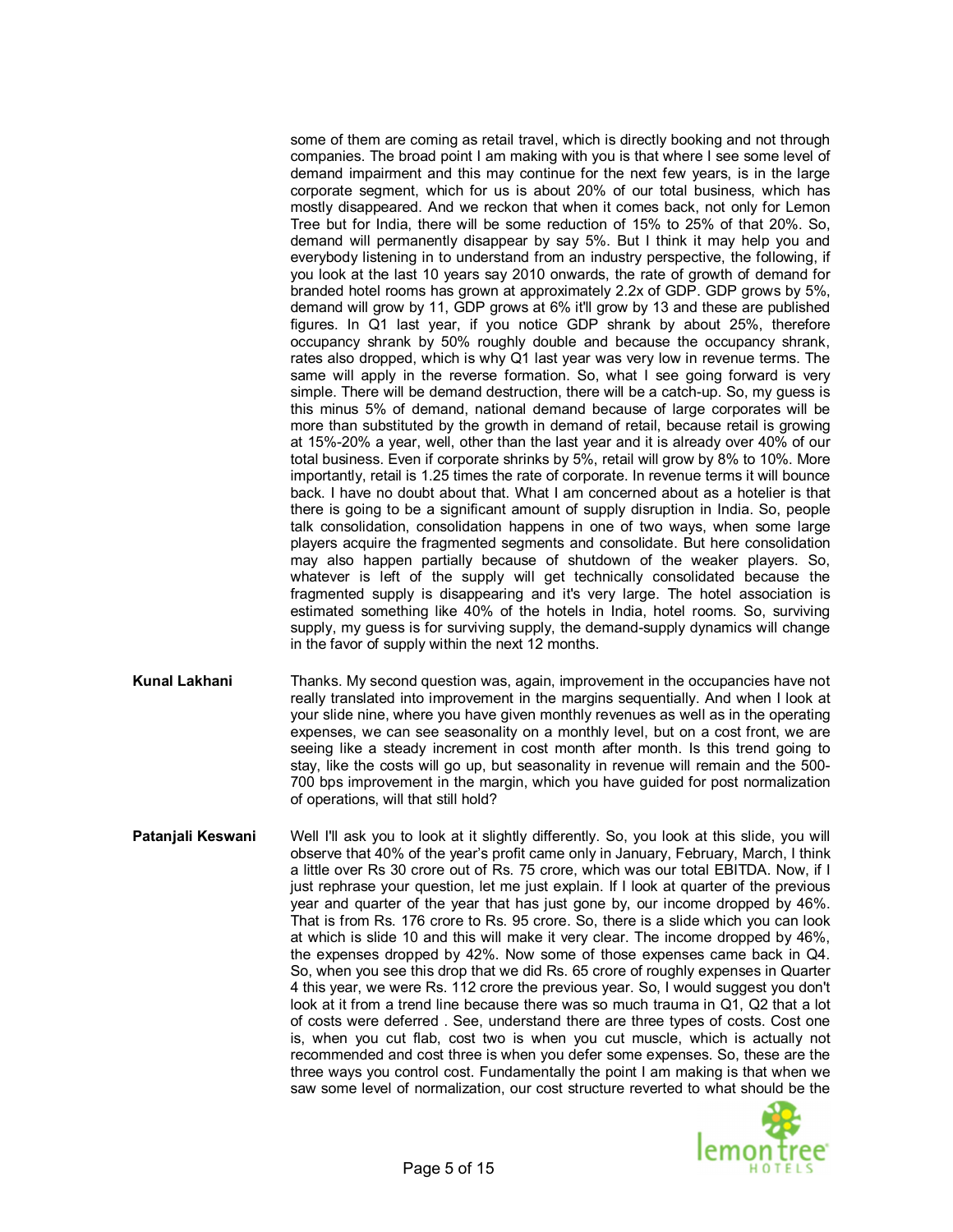norm going forward. So, our cost structure in Q4 was Rs. 65 crore our total cost, versus Rs. 112 crore of the previous year same quarter when the occupancies were the same more or less, it was a 2% difference. So, that will tell you some costs will come back, which are deferred or people who are on leave, there are some hotels which are shut, accrual about, our inventory also improved, our occupancy improved, so variable costs went up. But when you look at the Rs. 65 crore number you get a fair picture of what will happen in normal. So, my broad guess is that if were spending Rs. 100 in running hotels at 75%-76% occupancy, when we get there, this 100 will drop to 80. So, you won't see this 42% fall, it'll be closer to (-20).

- **Kunal Lakhani** Got it. This is very helpful Sir. Just one last question from my side considering the current second wave and risk of future waves also, are we going to revisit our fundraising plans, both at the parent level and the infusion by APG?
- **Patanjali Keswani** We don't need it. I think Kunal there is this, I don't know how to call it an urban legend that we are over leveraged, but I think people don't realize a simple reality. Let me give you a very-very simple perspective on this. Three years ago, that is one year before COVID, Lemon Tree owned 3,400 rooms. Forget the debt for a minute. In the 15-16 months before COVID hit, we added 1800 owned rooms, which is taking our inventory to 5,200. These 1800 owned rooms amounted to Rs. 1,660 crore of investment. My gross debt today is equivalent to the rooms, the hotels, we added one and a quarter years before COVID. So technically think of it in a slightly different way that three years ago we were debt free. We took debt of Rs. 1,660 crore and acquired 1800 rooms and there also in that Rs. 1660 crore spent Rs. 370 crore in building MIAL. Think of it from that perspective. Now these 1800 rooms have not produced any EBITDA. They are unstable. They opened one year before COVID hit, we had no opportunity to stabilize them. I did a Rs. 270 crore or Rs. 260 crore EBITDA the preceding year. That was fundamentally because of these 3,400 rooms. I think what people are not recognizing is these 1800 rooms will also produce EBITDA. If you just do a simple addition, these 1800 rooms earning capacity is (+) 60% over that original 3,400 rooms. In fact, there are many high value hotel rooms in the 1800, like Mumbai, Udaipur, like Pune, like Calcutta. Now, when they start earning as normal, you will find our EBITDA to debt will be very-very reasonable. You have just not been able to see it. So, think of it this way. Today it costs over Rs. 1 crore to build a room. I have 5,200 rooms. I have Rs. 5,200 crore, technically worth of assets. The debt is Rs. 1600 crore. Debt to equity is what, equity is book value, isn't it? If I build a hotel 10 years ago, my debt 10 years ago will be very low because the investment was maybe Rs. 30-40 lakhs. But if I build hotels two years ago at 1 crore a room, then there will be some debt, a higher debt because the book value of the hotel is much higher, but it's the same hotel. The earning capacity will be the same.

**Moderator** The next question is from the line of Deepika Mundra from JP Morgan.

- **Deepika Mundra** Firstly, you spoke extensively on your leisure and retail. But given that most of your properties are in larger cities, do you think that this will be sufficient essentially to compensate for the lack of corporate demand, let's say even when things normalize?
- **Patanjali Keswani** Totally. Let me explain. I will repeat it, as a portfolio only 20% of our demand comes from large corporates which is the segment which is affected. If we normally do 75% occupancy, normally, only 15 out of that 75 comes from large corporates and I am repeating, I expect permanent impairment of demand in that 15 to be about 3% to 4%. Every year demand grows at some number, so it will be a catch up. The way we have perceived this crisis is, we need to get through it. It's like a

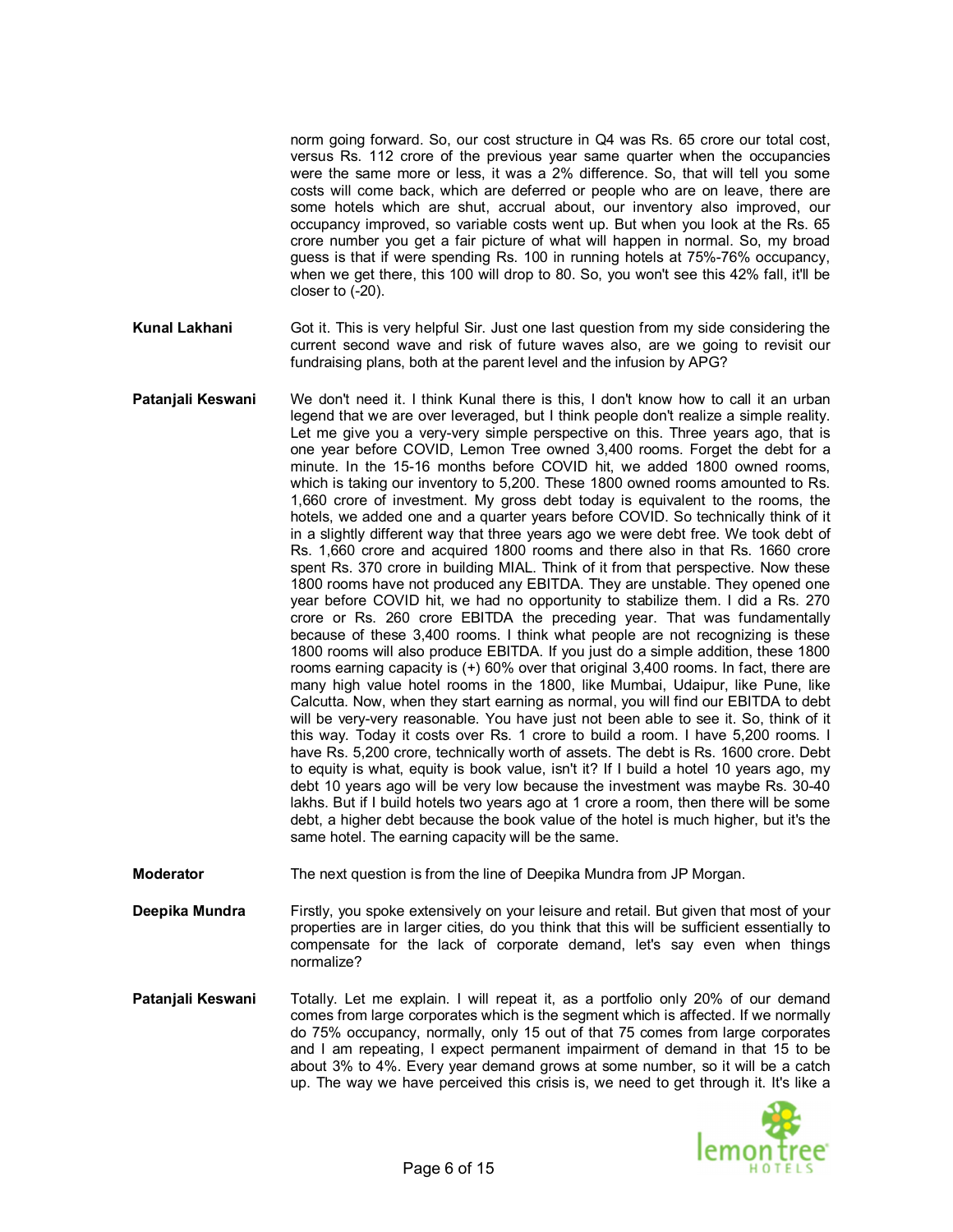gap year. Let's say a gap year of one-and-a-half years, where it stands still. Even when you look at the way we managed our debt, it has always been on the principle of, let us manage the debt, let's make sure net EBITDA is positive and let us wait to come out of this, because this will have a massive impact on the entire industry. So, there will be a massive reduction in supply and that you will see playing out next year, in fact after Q2, when more and more hotels go through empty and so on.

**Deepika Mundra** When you do see industry consolidation, I mean in the industry a lot of guys change hand, so this time around are you expecting change in branded supply segment?

- **Patanjali Keswani** Now this is an interesting question which unfortunately I cannot answer with clarity. We know about 40% of the hotel rooms in the branded supply in India are shut. So, one of three things will happen. One is it will shut down permanently or convert, like it happened with Meridian in Bangalore. Number two is it will shut down, but when you shut a hotel down it typically takes anywhere because there is a deterioration, your staff are not there because most of these shut down hotels, they are not paying staff salaries. So, to get staff back, train them, reopen the hotel, renovate the hotel is typically a one-to-one-and-a-half-year process. Even your licenses go, you have to reapply for an excise license for XYZ and so on. So, some of that supply will come back. Part of that supply will change hands, part maybe the promoter will find funding and or restructure or whatever and find some way to reopen. So, I don't know the breakdown of these three. But what I am sure of is a fair amount will shut down, especially standalone hotels which are branded by some branded player, but the owner is unable to meet the debt obligations or the operating expenses. So, some will then change hands, or the promoter will start it, and some will just shut down. I am not able to give you a number, I think we will get clarity on this after H-1 this year, because last year there was a moratorium.
- **Deepika Mundra** So, clearly your absolute debt levels have not increased too much, and our operations are consistently being funded without any need for further liquidity. But just on the interest cost given that EBITDA is still not covering interest completely, if in the event of third wave or anything else which is being spoken of, do you think you need to like tap into more liquidity in preparedness for that?
- **Patanjali Keswani** So what do I need money for, fundamentally assuming over a full year, I meet my expenses, the liquidity is required for debt. Is that right Deepika?
- **Deepika Mundra** Yes, that's right.
- **Patanjali Keswani** Now, when you look at debt and I spoke about standstill, suppose I repay you see, because most of my repayments are 5, 6, 7, in fact 8 years later, so let's talk this year FY22 as an example, the repayment of principal I have to do is I think about Rs. 120 crore approximately. I have hardly taken any money under the ECLGS, maybe 30% of what we could take. Technically if I take Rs. 120 crore from ECLGS and repay this debt, all it means is that my debt will remain the same from the start of the year to the end of the year. Are you getting me? And I will have to service that interest, my interest rate now is about 8.3% and if I borrow Rs. 100 crore hypothetically, it will increase my expenses for the year by Rs. 8 crore. That is the impact if there is a third wave and a fourth wave, an increase in my cost by Rs. 8 crore, because I am repaying debt. So, if I take Rs. 100 crore then I repay it, my debt remains the same, my Rs. 8 crore which I would have saved by paying Rs. 100 crore remains on my books for one more year. So that Rs. 100 crore has an impact of Rs. 8 crore on my P&L, my debt remains the same because I borrow 100 and pay 100 for this year.

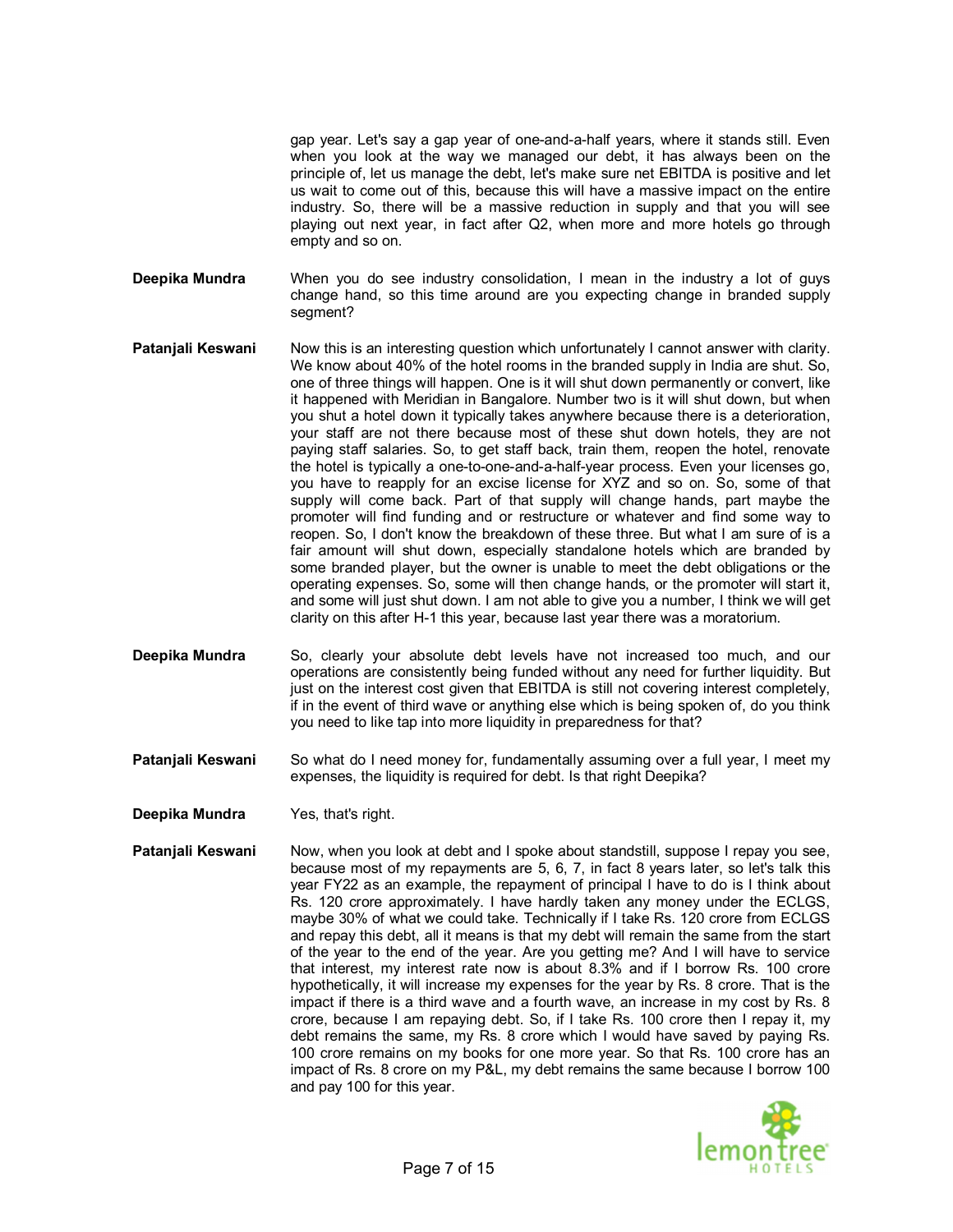- **Deepika Mundra** My last question will be, I think we had done couple of transactions with APG where we had to transfer some assets to APG. So, any clarity on those, like which are the assets and valuation and when is that expected to happen?
- **Patanjali Keswani** APG was good. They told us take Rs. 300 crore, we took Rs. 175 crore. We will transfer assets by valuing some Lemon Tree assets after 30 months. And based on that we will transfer those assets to maintain our shareholding but that is after 30 months from the date of injection. So really, if you talk about liquidity, let me give you extreme examples. We have Rs. 350 crore available to us under ECLGS, we have not taken. We have Rs. 125 crore technically available from APG. We have not taken. While we are sitting on cash of Rs. 140 crore which we think is more than sufficient, we also have close to Rs. 500 crore more available should we want it.
- **Moderator** The next question is from the line of Manish Poddar from Nippon India.
- **Manish Poddar** Just two questions, one is on the area width. So, can you probably help me understand what according to you was the industry occupancy in this quarter let's say in the price segment which you operate?
- **Vikramjit Singh** See, very broadly speaking, we have an occupancy premium of about 1.4x the industry. This is the industry as a whole. So, this has bid market, that has luxury deluxe, but typically our occupancy premium at this time is about 1.3 to 1.4, if you are talking about Quarter 4 which has gone by.
- **Patanjali Keswani** So, that answers then, the guess is it could be 40% to 44% occupancy in India in the branded hotel space.
- **Manish Poddar** I am still not able to understand that in this ADR which has dropped given there is three broad points which you mentioned in the call, first is, a lot of branded hotel supply being shut, roughly 40% which you mentioned. The second was, customers shift to brand preferences or at least a change which has at least certain protocols in place. Third is your leadership in the sub-segment which you are operating, why has our ADR dropped materially? I thought your ADR at least should have probably been about a 20% off is fine, but this 45%-50% is a significantly high number. Can you probably help you understand that?
- **Patanjali Keswani** Retail segment is what drives it. Now retail has options. If the whole market is dropping prices, then we have to be aligned to the market. We can't say we will get a guest if we outprice ourselves. So, pricing, I repeat to you is not in our hands as long as the market is in distress as it was in Q4. So, if what Vikram said is that if India did an occupancy of 40% to 45% in the branded segment, you can safely assume that there was an enormous drop in prices across India. I'll give you an instance, if you look at your peer comparison for FY22 versus FY21, and I was just looking at these numbers, Lemon Tree in FY22 versus FY21 was negative 62% in revenue. Taj was (-62), Oberoi was (-67), Chalet was (-69). So, all the four players were between (-60) to (-70) in revenue. In expenses we were (-) 59, Taj was (-45), Oberoi was (-40), Chalet was (-55). So, in terms of costs, it was between (-40) to (- 60%). Now the broad point I am making to you is that everybody has controlled costs and everybody's revenue has dropped by 60%-70%. Assuming occupancies are somewhat similar everybody's average rate also went down proportionately. I am using this anecdotally, not to draw comparisons, but just to tell you that this is an industry phenomenon. It is nothing related to Lemon Tree or to an adjoining hotel. If the whole industry's revenue dropped by 60% to 70%, it means there was a huge drop-in rate and no hotel can survive. For example, even in the luxury segment, if there are two hotels, one is priced at 10,000 one is priced at 4,000,

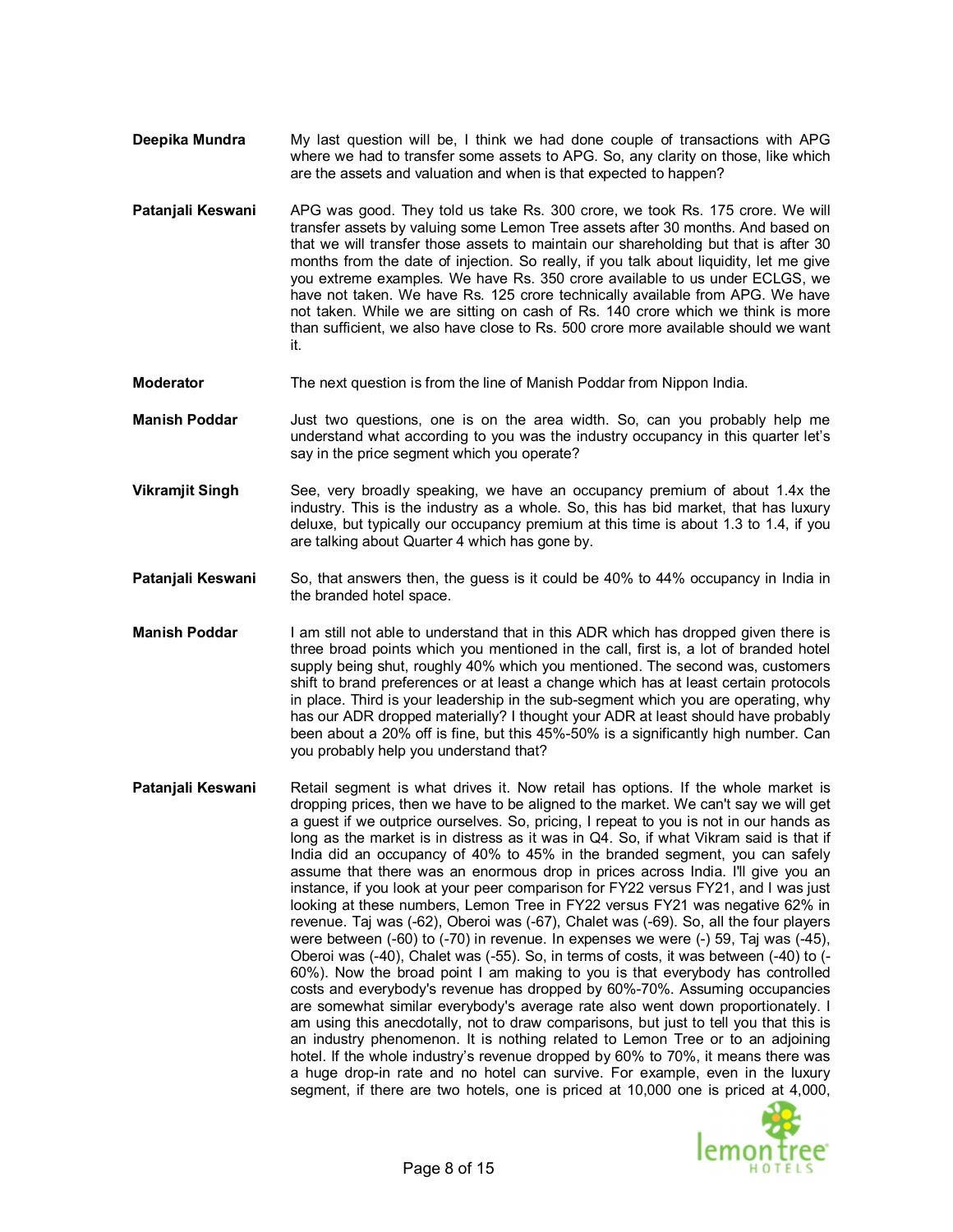well, the 10,000 guy will get no rooms booked, even if that was his ARR last year. So, price, I repeat to you, price is a market condition. You can get a small premium. maybe if you compare me with an adjoining hotel which is also a 4-star hotel and he is doing 2,500 and I am doing 3000, maybe so. But it won't be across the sector and across all markets.

- **Manish Poddar** Just one last one if I can. Just wanted to understand, with this Aurika brand right now we have one property and the other one is coming up, so any of this distressed properties which come up for sale, do you think you can get them on board with this brand or do you think this Aurika brand can come through the manage route at scale without having a few properties being hand hold internally first?
- **Patanjali Keswani** See, I don't know if you have seen the Aurika in Udaipur. I can tell you broadly that if you look at slide 15, it will give you an interesting picture that Aurika in Q4, which was the start of the pandemic the previous year, did a Rs. 14,000 ARR and this Q4 did Rs. 10,000 ARR. And that was effectively four times the company ARR. Occupancy, if you look at, well it did an occupancy of 45% in Q4 this year which is India average occupancy more or less. Aurika has been a very successful brand for us. You will see that even in a very horrible period, it made EBITDA per room of about Rs. 4 lakhs in Quarter 4 when it was doing 45%. So, we are opening an Aurika in Coorg in the next few months. And generally, we feel that this Rs. 24,000- 25,000 segment which is where Aurika is positioned, there is a lot of distress, and we will be able to get plenty of hotels. That was the intent. Unfortunately, as you know last one-and-a-half years, we have not been able to follow through on that. But broad point, we feel we will get a large number of hotels under the Aurika brand in the next 2-3 years.
- **Moderator** The next question is from the line of Sumant Kumar from Motilal Oswal.
- **Sumant Kumar** Can you talk about the March month, revenue declined by Rs. 1.4 crore while expense increased by Rs.1.3 crore. So, can you talk about why expenses have gone up this much?
- **Patanjali Keswani** Because the onset of the second wave was very sudden. So, it is not possible to instantly reduce expenses, which is why the expense reduction would flow through into April and May. So typically, I don't think anybody expected this second wave to be quite as ferocious as it was. And it took us a couple of weeks to respond because when you get into a cost correction mode, you have to do a bunch of stuff. That is the main reason. We were expecting that March would be 10% better than February based on what we saw in February, because March has 10% more room days. So, we thought March would be Rs. 35-36 crore by the way. And we had positioned it then. And then of course, the second wave in the second half of the month completely changed the demand dynamics. And I think you would need to see how this cost structure continues into Q1 this year to understand, but normally it takes a little time to reduce cost. If you see previous years, if you see the slide 9, it starts from April 2020. But if you look at March 2020, which is not here, you will find that it was a very similar trend. Sudden drop in demand, sudden drop in revenue, followed by a couple of weeks to drop expenses, which is why we dropped the expenses fundamentally in April last year.

**Sumant Kumar** This Rs. 1.3 crore is majorly because of his staff costs.

**Patanjali Keswani** I think some others asked me. So, really if you look at a quarter-on-quarter, so let's take Q3 versus Q4, our occupancy went up from 42% to 59%. Our ARR remained more or less flat. So, income went up close to 40%, expenses also went up close

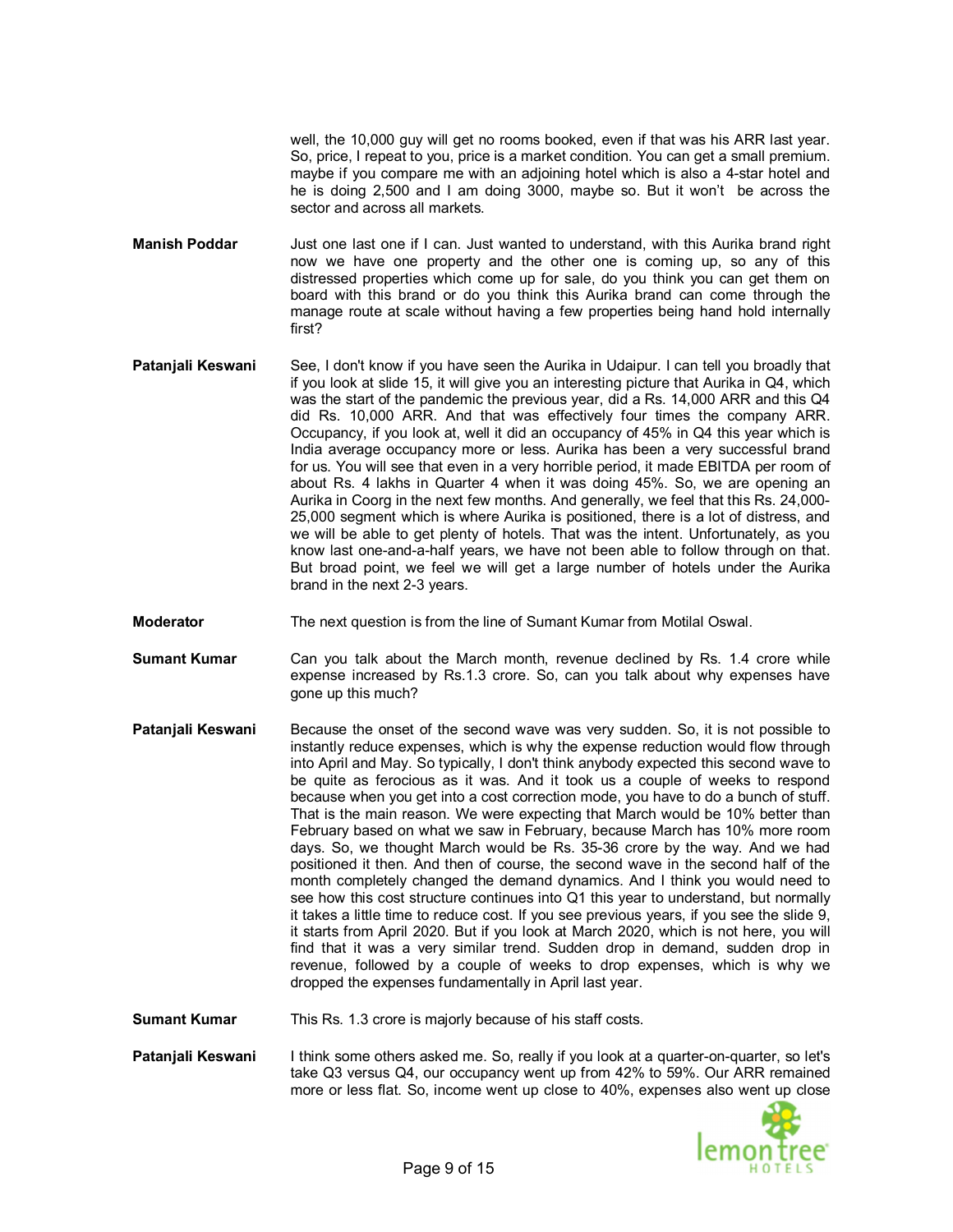to 40%, I think 38%. What was the reason for this? Very simple. We were expecting, I mean, like the rest of India, we were expecting some level of normalization. We too thought that there would not be a severe second wave and so on and therefore we were normalizing the hotels operations for continued improvement in occupancy. Because we had already achieved close to 60% in Q4. So, it was the positioning of the hotel for more than 60% occupancy. But unfortunately, the reverse happened. The second wave was very ferocious. But the broad point I am making with you is we are very sure that of the three types of costs that we have looked at savings, we are pretty sure that they will be on an apple-to-apple basis assuming pre-COVID times, our cost structure will be significantly lower and that will expand our EBITDA margins by a significant number.

- **Sumant Kumar** Talking about overall daily better occupancy of 74.5 and Mumbai 80.8, so can you talk about overall demand mix in these two regions, what were the drivers?
- **Patanjali Keswani** So, we have in Delhi as you know four hotels. So, these rooms were really, I would say mostly retail. I think close to zero business related to quarantine. So, retail and a bit of small medium micro enterprises. Mumbai had a large corporate block booking which is ongoing and also got some business, well, from two segments, Oil and Gas and Shipping. And it also gets a fair amount of retail business now. But in Mumbai, I would say it was a larger mix of corporates and say an equal mix of corporates and retail, but in Delhi it was more retail but high demand. These are gateway cities. So basically, you will find Sumant that they get the maximum occupancy normally, Delhi and Mumbai. They are also the highest barriers to entry.
- **Sumant Kumar** When you talk about the ARR, the Keys Hotel ARR declined on QoQ and also overall ARR also declined by 1%.
- **Patanjali Keswani** That's right.
- **Sumant Kumar** So, that is all related to mix changes?
- **Patanjali Keswani** See, actually Keys what happened is it has a large inventory in Kerala. So, a lot of demand in Kerala disappeared. And Keys unfortunately, we acquired in November and COVID hit us by March. So, we had only three or four months. So, we had started planning some stuff, but unfortunately COVID came. So, I feel Keys has, I said this when we acquired it, it has a fair amount of potential, but COVID has completely derailed it and right now we are focused on whatever are the local market conditions in Trivandrum, Cochin and Visakhapatnam, these are markets which we are looking at. If you look at even hotel level EBITDA margins in spite of everything what has happened between Q4 FY21 and Q4 FY20, it has improved by 866 bps from 14% to 23%.
- **Sumant Kumar** Last question, we are talking about the consolidation in industry. Can you throw some color on how things are going to shape up because a lot of hotels are going to have an issue and liquidity, but still the valuation of the hotel is higher and the strong balance sheet hotels like say in the industry is unable to acquire the hotels at this valuation? So, can you throw some light on that?
- **Patanjali Keswani** See, what I understand, we have been in conversation with some large distress funds who have talked to us about partnering with us for these acquisitions. They expect that there will be a fair amount of distressed asset acquisition opportunities in the next six months. What I have understood from them, because we were talking to them purely from an asset light-management perspective. What I have

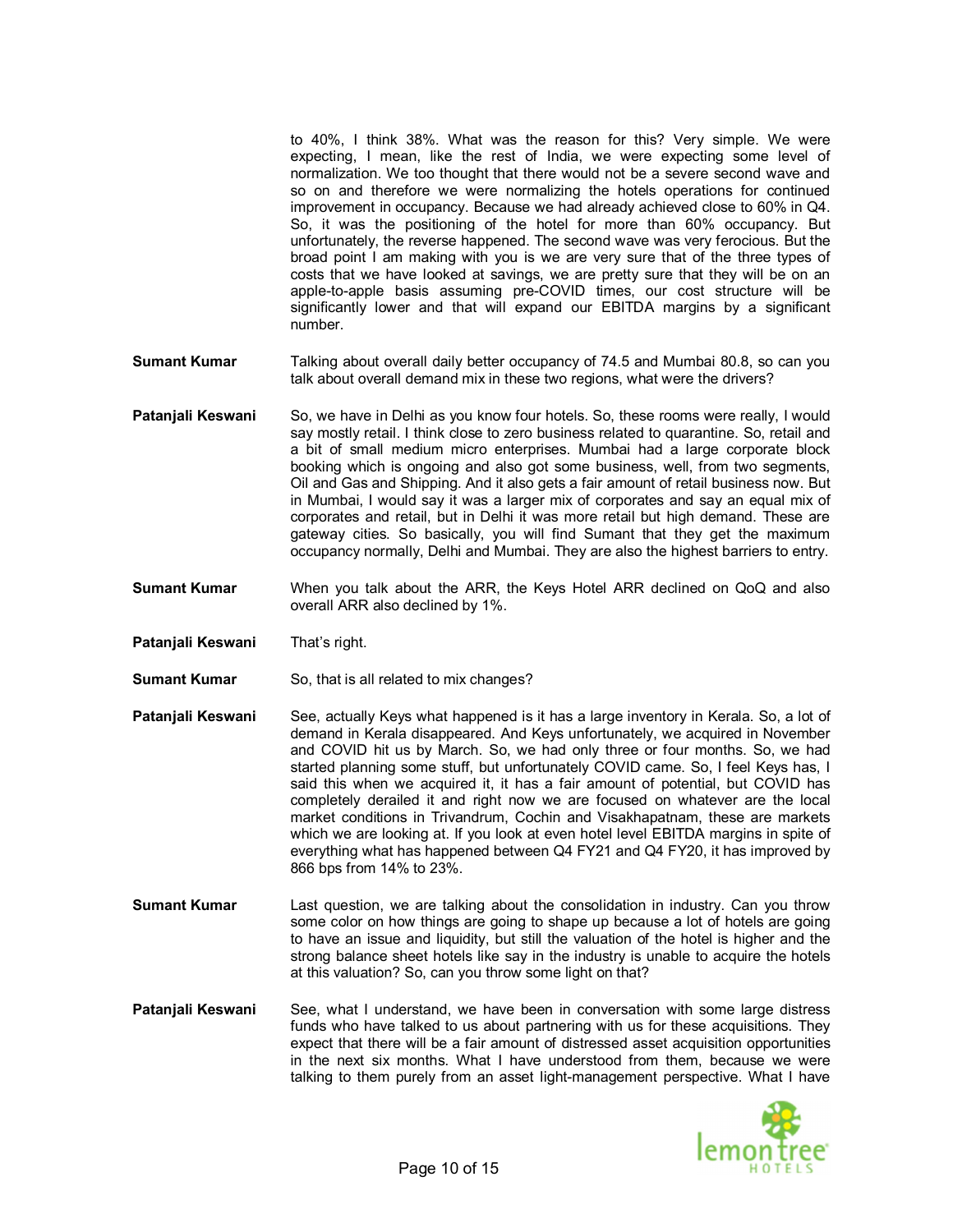understood is that last year while there was distress the moratorium and so on and so forth, saved a bunch of hotels. This year in the absence of the moratorium and if you look at the ECLGS also, the extension of this scheme really applies to large companies because we are talking beyond Rs.500 core and so on and so forth. So, the distress from what I understand, and I am saying this is anecdotal, will really start appearing after the end of Q1 and Q2, when assets become classified as NPA. So, there will be no doubt in my mind acquisition opportunities, but you are very right that there has to be obviously, at a distressed price means you have to get it at a price well below replacement value. So, the way I am looking at it is very simple. If there are well located hotels in decent markets and good markets which are heavily distressed, the reason for distress is one of three. One is that there is no revenue, therefore no income. Number two is that the cost structure is fundamentally flawed. And number three is the financial structure that is the debt on the books of that asset is, it's too much for that asset to bear, especially in this time. Now, assuming these conditions are there, and the location is decent, then I reckon that most players who can, will get into some form of play to acquire those assets. As I am stating, we would look at it only if somebody funded the acquisition. We would not want to fund it. So, we are not interested in putting capital to work. Some hotels will no doubt come up in the next six months. I had a recent look at actually 220 hotels. And this was exactly the problem which you mentioned, which is the expectation sale value was equal to the replacement value and therefore made no sense to me. So difficult for me to comment. But my broad expectation is that there will be a reversion to normal in 12 months. There will be acquisition/consolidation opportunities in the next six months. There will be a permanent demand drop of 5%-6% maybe. There will be a minimum permanent supply drop of maybe 15%. And when you take all this into account plus our deal cost structure, we are very confident that within 12 months from now, there will be an enormous bounce back for surviving players and I would hope that would include Lemon Tree.

- **Moderator** The next question is from the line of Karan Khanna from Ambit Capital.
- **Karan Khanna** Firstly, if you can comment upon your expansion plans. I am looking at slide 19 of your investor presentation. Firstly, have you completed the expansion at Alleppey in the last quarter or has the plan been shelved? And secondly, what's driving this Rs. 15 crore increase in the overall CAPEX Shimla and Aurika Mumbai expansion?
- **Patanjali Keswani** So, if you look at CWIP it has gone up with the investment that we had…so basically, we invested Rs. 50 crore in MIAL in the last year. We have very minorly invested in Shimla and Alleppey too we have deferred it. So, we are right now focused on ensuring that Aurika Mumbai is the hotel that comes up. You will notice that we have mentioned that it is 669 keys. So, we have gotten the approval from the government to expand the number of keys by about 100 rooms. And we are focused completely on opening this hotel sometime in calendar 2023. And we will really know that period only after another three to six months. Other than that, that is the old portfolio. If you go to the next slide, it will show you that we intend to add, including the Mumbai hotel, about 2000 rooms in the next roughly 2-2.5 years. So, by calendar 2023, we expect that we will have an inventory of about 10,400 rooms.
- **Karan Khanna** In terms of estimated project cost last quarter this was around Rs. 991 crore, this time it's Rs. 1,006 crore, so what's driving that increase?
- **Patanjali Keswani** Well, it must be linked to demand. There was a demand by the government, if I remember right, of some additional development charges and so on in Mumbai.

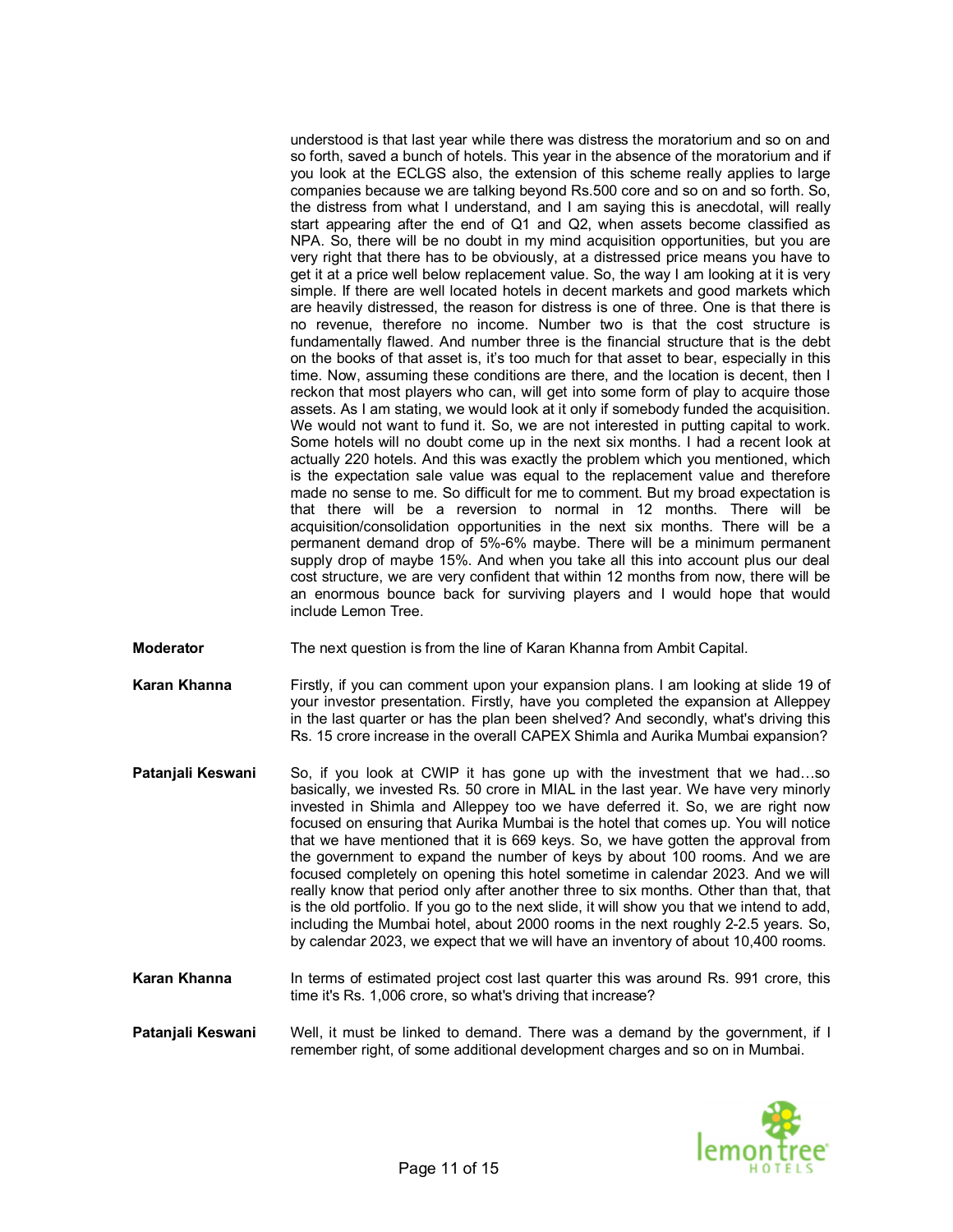- **Karan Khanna** Secondly, we have been hearing that the bubble room practice is increasingly gaining prominence in the IT sector across locations like Whitefield, Chennai, Pune, etc., and will further accelerate in case of any delays in vaccinations. So, in that context, are you also seeing any increased inquiries in your properties in Bengaluru and the IT markets because of this?
- **Vikramjit Singh** You are absolutely right. There has been some activity on this front. We have already had some rooms in Calcutta, we have seen some queries coming our way in Hyderabad. So, you are absolutely right. There are queries coming, rooms have started getting occupied but it's still early days. Things have started on that segment, yes.
- **Karan Khanna** Lastly globally, we are also witnessing a trend that based on the location and the evolving demand in the micro markets, hotels and resorts are being permanently converted into alternative assets like co-working boutique, office spaces, co-living residential, etc. So, in that context I was witnessing a similar trend in India. You did mention about upcoming supply getting shelved, but some sort of a conversion into another asset class, are you seeing any developments on that front or is it too early to comment on that?
- **Patanjali Keswani** It is too early Karan. Because what happens is why would somebody convert an asset from say a hotel to a co-living or to an office? That's because they don't see a future in running it as a hotel. You talked about supply growth, keep one very fundamental thing in mind that in the last 10 years demand in India has grown for branded rooms at 12% a year. Forget last year for a moment. Supply has been growing at 15% which is why the hotel industry went through a very major demandsupply imbalance for the last 10 years. It was a prolonged bottom of cycle. Just when it was coming out COVID hit us. So, there will be a bunch of hotels that got affected in the last few years and got even more affected in COVID and perhaps the owner then doesn't want to run it as a hotel anymore. He finds it's too painful. That is a possibility. But my broad view is going forward, supply growth in India is going to be 1% or 2% or 3% at most for the next 4-5 years on a CAGR basis. So, when demand reverts. COVID was not an impact which was a long-term impact, it was a short-term sharp demand drop. When it disappears demand will come back to normal with a catch-up of maybe a year. But supply will not. So, if I look forward a three-year perspective, I would say that it will be a wonderful time for hotels definitely from October next year. Definitely. I have no doubt about that.
- **Karan Khanna** Just following up on that when you say that the supply was say 5%, it has come down to 1%, 2%, 3%, so what kind of markets and what kind of inventory are you seeing a reduction in supply? Is it the upscale or the luxury or say the mid-scale segment and what kind of micro-markets?
- **Patanjali Keswani** It's across the board. So, I'll give you an example. If you go to slide 20, now slide 20 is our pipeline of managed contracts. Here it has 1400 rooms roughly. Other than one or two, in all cases the owners have deferred investment by a few months. So, you look at what I had given in this slide one year before, and you look at it now, all the opening dates have been deferred. And if you notice in our case, the last two, which is Premier, Dindi and Ludhiana, the owner says I am not sure when I will start building this hotel. This is, of course, just a small snapshot, but this distress is across the board. Supply is like an airline. If you talk to a pilot, he will tell you that when you go on a runway and a plane starts taxing, the pilot tells the air traffic controller V1, V1 means he started moving. And when it reaches a certain speed, he says V2, V2 means I have to take off whatever happens. So, some hotels are at V1, they have stopped taxing, they just stopped. But some hotels which were at advanced stages of construction, where they had already taken debt

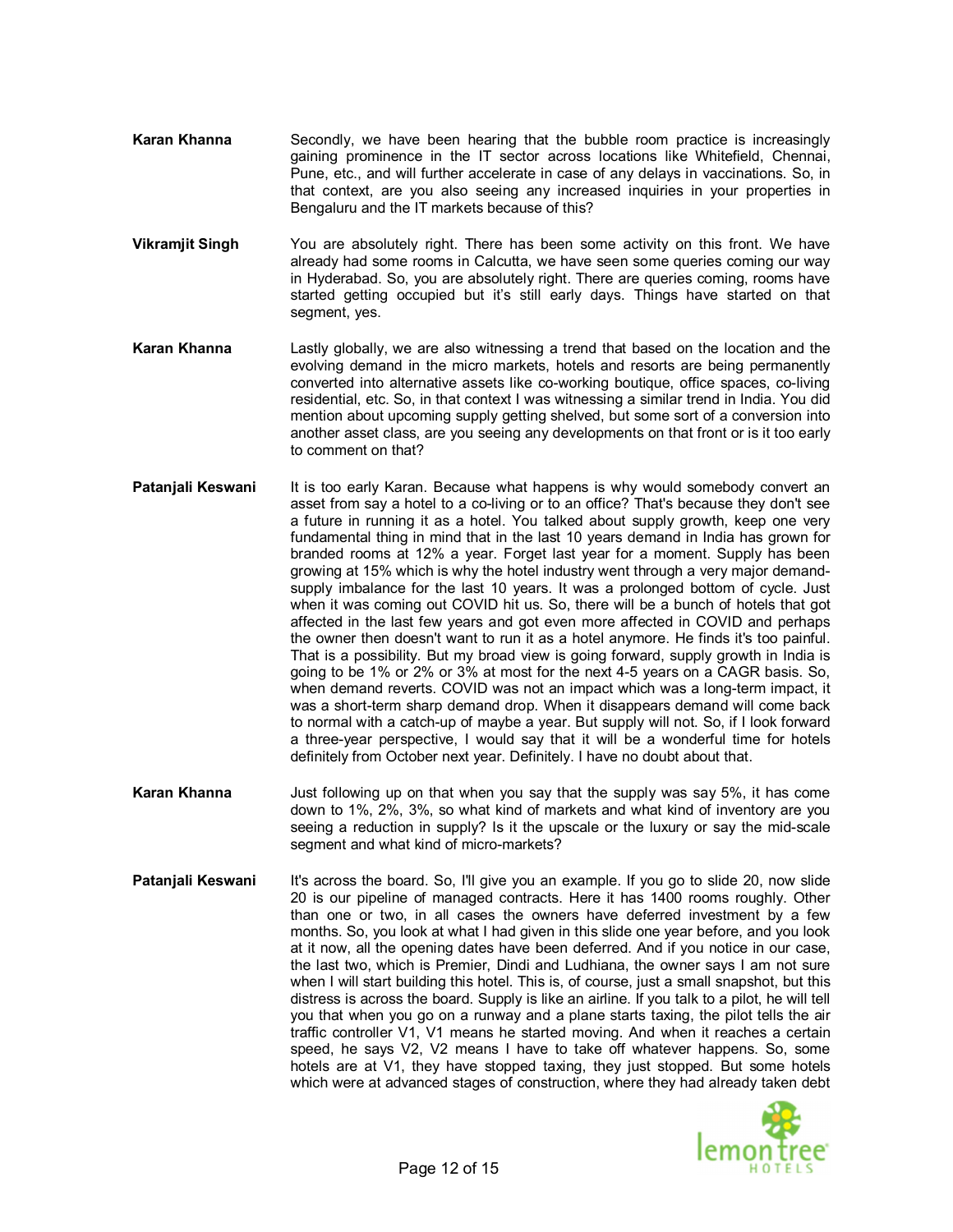and it was nearly complete before the start of COVID, those hotels will have slowed down, but are still continuing to be constructed. Something like we did with Aurika MIAL. So, my view is that if supply was supposed to grow 5% a year as per HVS, in their report before COVID that 5% will be 20%-30% of that will be on time.

- **Moderator** The next question is from the line of Pranay Agarwal, an Individual Investor.
- **Pranay Agarwal** I would request your patience to understand that this idea about supply disruption in a little bit more detail. Forgive me because you have already answered a lot of questions around that concept. Supply disruption to my understanding is either when an existing hotel starts down completely or a new hotel which was to come up doesn't come up. Everything else is sort of temporary. You can shut down for a few months, then start again. You can defer opening up a hotel by a few months and then start at some point. I don't think we should categorize them as disrupting supply, in my limited understanding. So, my first question is, before COVID started we had about 40 properties which were managed and franchised, and I am sure some of them would be carrying debt on the individual standalone property asset as well. Out of those 40 properties, how many do you think will not survive, will have to close down operations due to COVID?
- **Patanjali Keswani** Which 40 properties are you referring to?
- **Pranay Agarwal** The managed franchise, not the ones we own.
- **Patanjali Keswani** So, the managed ones are more or less all operating. There are a few that have been shut down and you are absolutely right, they have been shut down because there is a complete demand disruption. So, in those cases we have evaluated what is the cost of keeping the hotel open vis-à-vis the income it will earn in the current scenario versus the cost of shutting it down and then incurring some expense when we open the hotel and this is normally a discussion the owner has with us and then we take a call mutually that look in your case I think you should shut the hotel and as the situation evolves maybe in six months we will open it. So, you are absolutely right, a completely temporary decision. In those cases, we normally keep a few staff in the hotel. We keep the hotel operational in the sense that we can open it very quickly within a month from taking a decision and those hotels are not part of the supply disruption I am talking about. The supply disruption I am talking about is if you shut a hotel for a year, or two, then to reopen it is a mammoth task. It's practically like a new hotel opening and it can take a year, year-and-a-half. So, to answer your question, there are three types of supply impairments. Number one is it's a short-term impairment, you have the ability to open the hotel reasonably quickly which is a month, month-and-a-half. Number two is the hotel has been shut for a fairly extended period, you want to re operate it, well, it will take you anywhere from six months to a year, year-and-a-half to get it fully operational. Then of course, there is permanent impairment, which is the hotel technically you can operate it, but because of the financial structure, it's an NPA it's not operating. Now that hotel may either shut down, it may change hands, or somehow the owner or the promoter may get an ability to refinance it and then open it after a year or two. This is all in the air. So, when I told you that 40% of the hotels in the branded segment are shut in India, that was a statement made by the hotel association a couple of weeks back. How many of them come back? When will they come back? How many will not come back? It's just a guess. But anecdotally, I can tell you there will be a fair amount of permanent supply impairment.
- **Pranay Agarwal** On the flip side, if I could just point out three things, which I think may not lead to such a significant supply disruption. First of all, our 40 managed properties not owned by us are not shutting down, which is one parameter that you have just

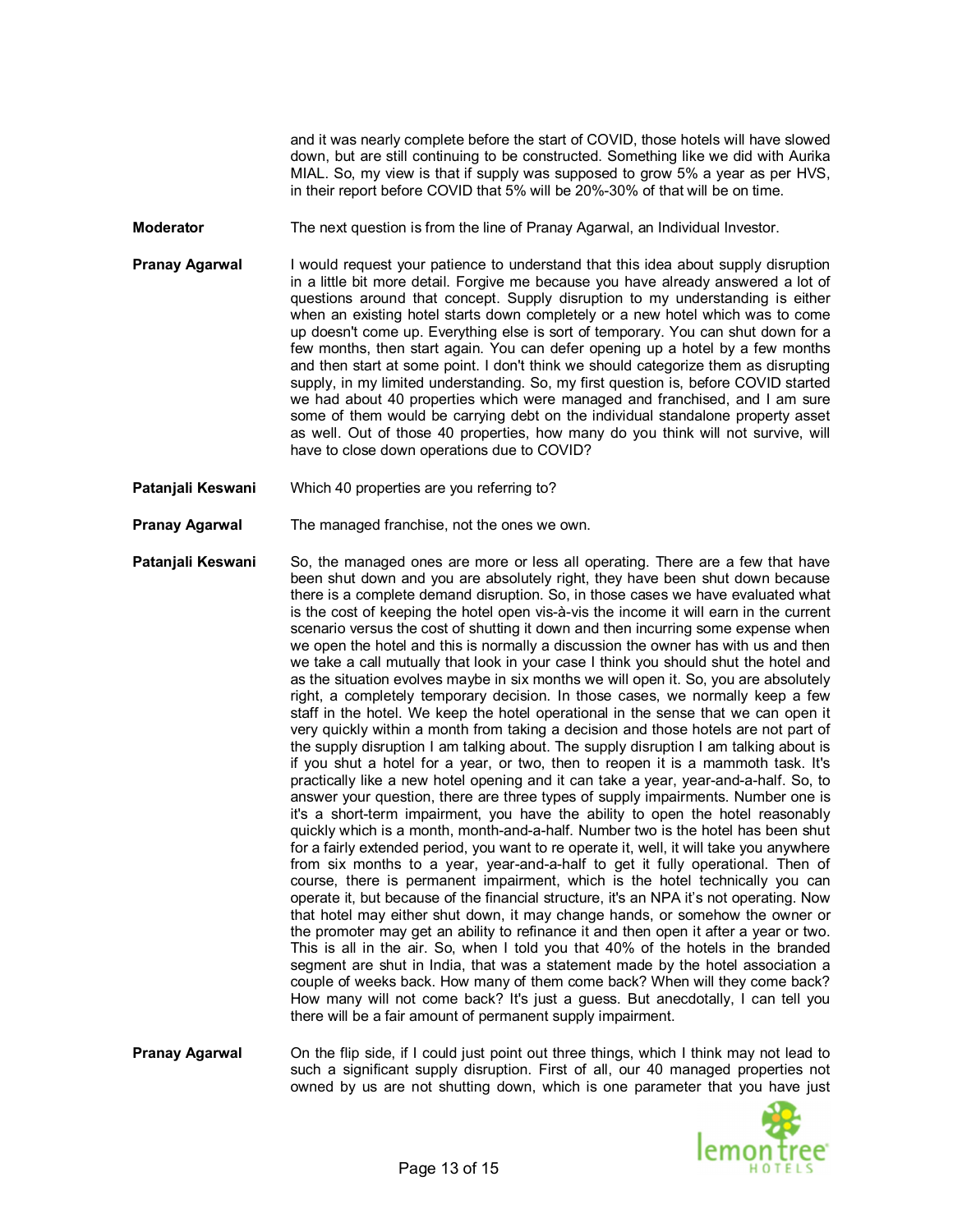discussed. The second is, if I read ITC, Indian hotels, Oberoi, they are all continuing with their plans for increasing the number of hotels which are on a manager or franchise basis. The third, as you said, the support that the government is providing in terms of liquidity or additional loans at lower interest rates will further support some of these hotels which would have otherwise shut down. And fourth of course, given that the pricing is so abysmally low in the market, to imagine that they will not get any occupancy even at such pricing and not survive, may not sort of sustain. These are just few of my points. If you can correct me or incorrect me on these observations. Because I believe the supply disruption will not be as significant as 15% or anything around those numbers to my understanding.

- **Patanjali Keswani** Well, as a hotelier, I hope you are right. But what is supply disruption? So let me ask you to think of it slightly differently. Suppose I start building a hotel today and it takes me three years to open it. That is supply addition three years later. Suppose I shut a hotel down today and I open it after three years, it is like new supply, isn't it? It disappeared for three years and came back. So, what you have to understand is supply demand is an evolving thing. That's the first point. Number two is what I have understood this ECLGS has not been supportive of the weaker players. You see the point is that while it is guaranteed, it is an emergency credit line guarantee scheme, banks are hesitant to lend to those they don't think will survive. Let me put it this way, if a large player wants ECLGS, the banks will give it to him tomorrow or her tomorrow, but if it is a small struggling player who has a 70-room branded big market hotel somewhere, the banks will not most likely lend to him. Because while the scheme has been crafted by the government and it's a wonderful scheme in my opinion, the transmission of funds is through the banks and that is their decision. Similarly, this new thing that is announced by the RBI, this Rs. 15,000-crore liquidity window, there is still lack of clarity. Our CFO, Kapil, would you like to tell them what is the lack of clarity on this Rs. 15,000-core window announced by RBI?
- **Kapil Sharma** So here, what has been announced is that liquidity tap is available and as you rightly mentioned, it is through the banks and banks can borrow at repo rate and lend it by repo rate and they get some incentive on their reverse repo. So, it is applicable to the banks who would be putting money with the RBI. That's one thing. And that is just a 40-basis point. But secondly, the most important thing from the hospitality player's perspective is that as had happened last year also, banks would like to go for a AAA rated kind of borrowers. So, that creates a challenge for the smaller player, and they don't get the submission support from the banks on this front. Because banks in this case it's not compulsory for them. It is their decision. They have to take a call that whether they want to lend, to whom they want to lend to. So, that's the major issue which is coming.
- **Pranay Agarwal** I think given the fact that a lot of our hotels as was mentioned in the call are based out of large cities and have a more business tilt than leisure tilt. Given those challenges, I think we have done extremely well with our occupancy, our EBITDA and our cost cutting. So, I would just like to compliment all of us, and I look forward to the next call.
- **Moderator** Thank you. Ladies and gentlemen, that was the last question for today. I now hand the conference over to the management for closing comments. Over to you, sir.
- **Patanjali Keswani** Well, thank you everybody. As always, we have enjoyed interacting and hearing your views and questions and I look forward to the next quarterly conversation that we will have. Thank you.